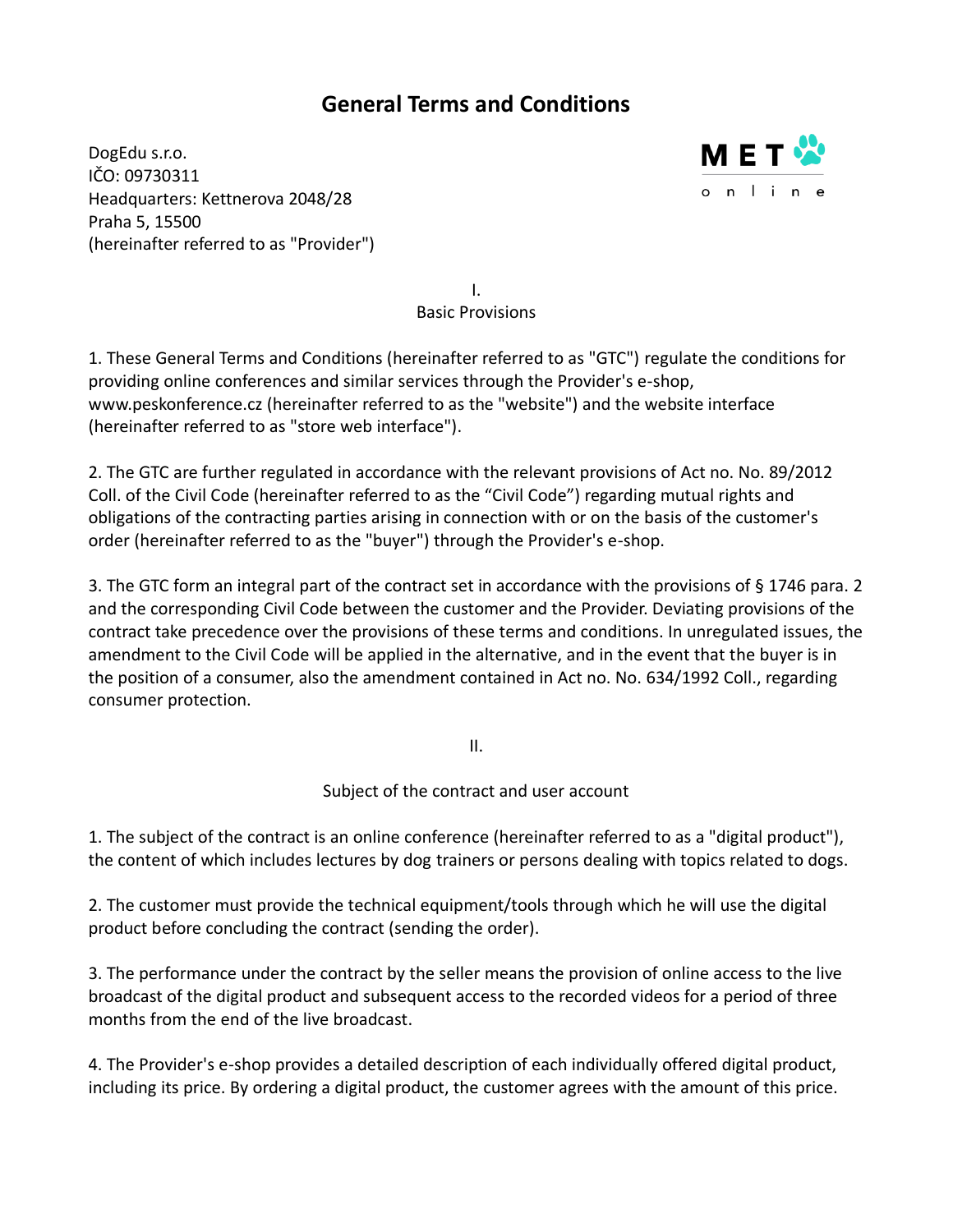5. Based on the order on the Provider's website and payment of the price, the Provider will provide the customer with access information to the digital product no later than 12 hours before the start of the live broadcast.

6. When ordering a digital product, the customer is obliged to state all the necessary data correctly and truthfully. The provider is not liable for damage on the part of the customer caused by providing incorrect or outdated data.

7. The e-shop, the Provider's website or their individual parts may at times be temporarily unavailable or only available to a limited extent, especially due to an update, renewal, technical outage or technical failure. The customer is not entitled to compensation in case of temporary unavailability of the digital product.

III.

### Ordering and agreeing to a contract

1. The contract between the Provider and the customer is agreed upon electronically via the web interface of the store.

2. The contract enters into force after full payment of the said price.

3. The contract, the subject of which is a digital product, goes into effect by ordering the product on the e-shop. The digital product is ordered by sending the request via the order form, according to the given instructions. The customer is informed about the acceptance of the order both on the website after it has been sent and through an informational e-mail message sent to his e-mail address.

Before sending an order by clicking on the appropriate button, the customer is obliged to carefully check the digital product description, total price, and other details needed to close the contract. By sending the order form, the customer also confirms that he has the necessary technical equipment available to use the digital product (Article II (2)).

By clicking on the binding order button and sending the order, the customer cannot repair, modify or further refine its data without such changes being saved in its user account. By sending the order by clicking on the "send" button, the order is considered binding.

4. The customer agrees to keep the digital product only for his personal use and understands that it must not be made available to third parties and that the digital product is protected by copyright.

5. The Agreement is archived by the Provider's technical means in electronic form.

6. The customer assumes the risk of a change of circumstances pursuant to the provisions of Section 1765 (2) Civil Code. The contractual relationship established by the contract between the Provider and the customer does not apply the provisions of § 1826 par. e) of the Civil Code.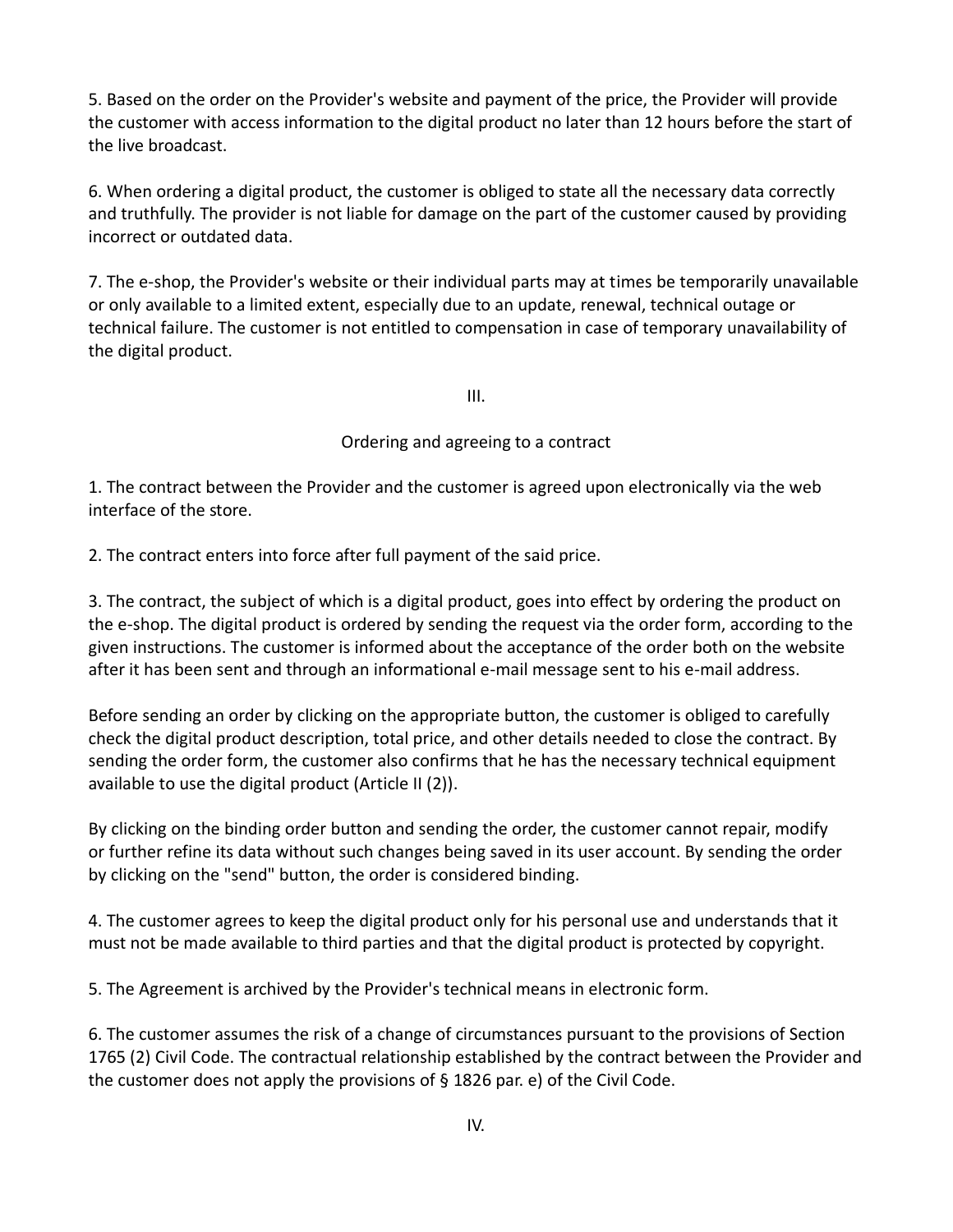# Price and payment terms

1. The price of a digital product or other services is final, but does not include the costs that a third party might charge the customer (e.g. the customer's banking service provider, customer's internet connection provider, etc.)

2. The price for a digital product or other service may be paid by the customer in a number of ways when ordering, namely:

a. payment card through the so-called payment gateway

b. cashless transfer to the Provider's bank account

3. The price is considered paid when the relevant amount is credited to the bank account of the Provider, or by receiving an internal electronic message confirming payment from the payment gateway.

V.

Withdrawal from the contract and refund of the purchase price

1. The customer has the right to withdraw from the contract within 14 days of its closure. This withdrawal must be made by e-mail to the email address: dejpac@metkonference.cz, and for these withdrawals the buyer can use the prepared form for withdrawal from the contract here:

2. In the event of a valid withdrawal from the contract, the Provider will return the customer paid amount in the same form in which its payment was made. Entitlement to a refund according to the previous sentence expires if the ordered performance has already been provided to the customer, unless

generally binding legislation provides otherwise.

3. The Provider is entitled to cancel the binding order if it is not paid by the customer in full no later than 14 days from the date of sending the binding order.

VI.

Privacy and storage of cookies

1. The customer agrees to the storage of cookies in a web browser to which he has access to and accesses the Provider's web interface.

The provider, as the administrator of the personal data that will be provided to him under the purchase agreement provided by the buyer, undertakes to process this personal data in accordance with legal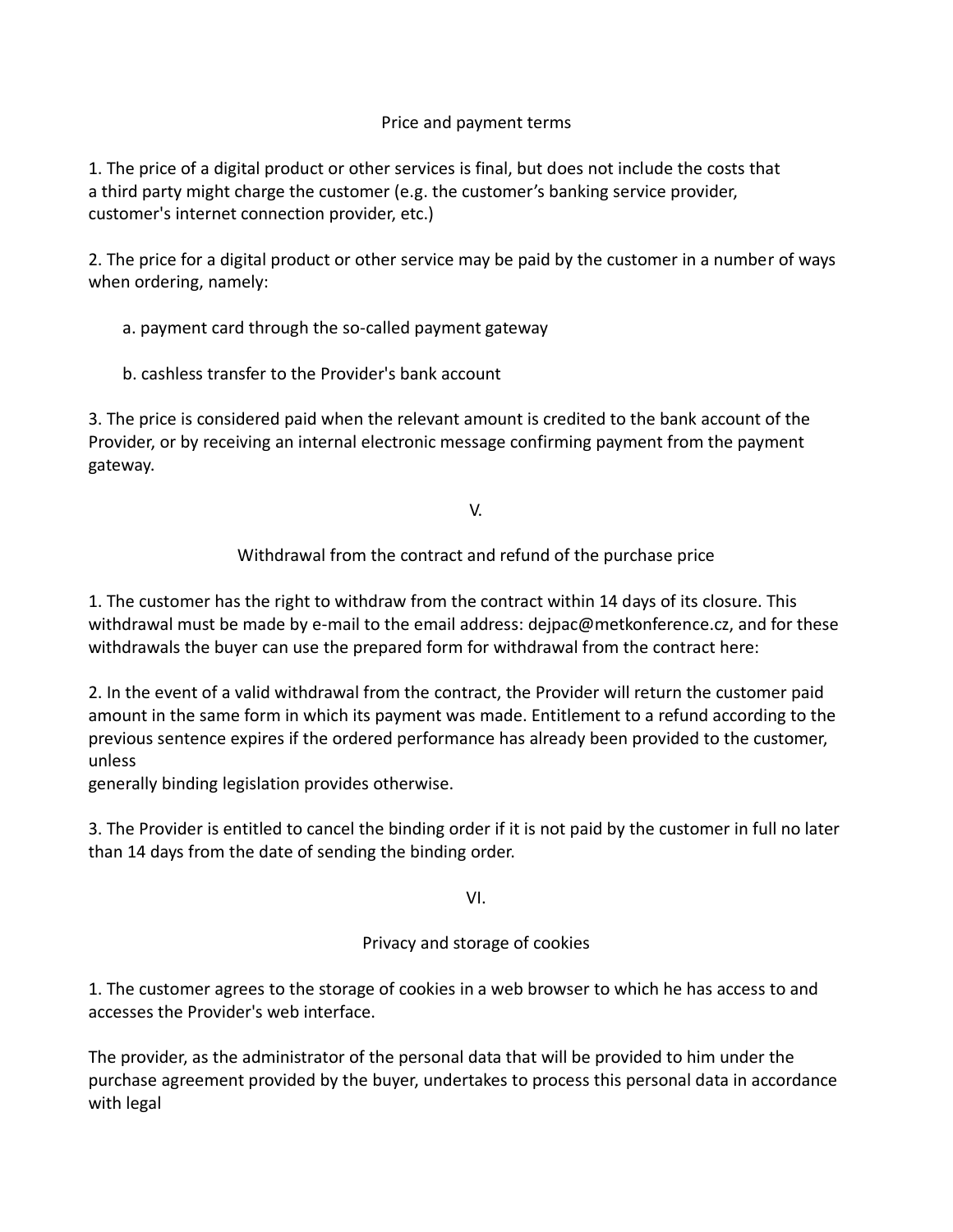regulations, especially with Act No. 110/2019 Coll., on the processing of personal data and the Regulation (EU) 2016/679 of the European Parliament and of the Council of 27 April 2016 on the protection of persons with regard to the processing of personal data and on the free movement of such data and on cancellation Directive 95/46 / EC. The legal reason for the processing of personal data by the controller is hence primarily contract, accounting marketing information can be revoked by the customer at any time.

VII.

### Out-of-court settlement of a consumer dispute

1. In the event that there is a dispute between the Provider and the consumer under a contract which cannot be settled by mutual agreement, the consumer agrees to submit an out-of-court settlement of such a dispute to a designated entity for settlement of consumer disputes. In this case:

Czech Trade Inspection Central Inspectorate - ADR Department Prague 2 Email: [adr@coi.cz](mailto:adr@coi.cz) Web: adr.coi.cz

2. The consumer can also use the online dispute resolution platform that is set up on the European Commission website at http://ec.europa.eu/consumers/odr. "Under the terms of the Regulation (EU) No 524/2013 of the European Parliament and of the Council on the settlement of consumer disputes online."

VII.

# Responsibility

For the purposes of these GTC, a digital product also means an online conference covering a summary of general information, partial knowledge and partly subjective opinions of dog trainers or persons dealing with topics related to dogs.

However, this information and advice cannot be applied to a specific dog without another individual adapting these procedures to that dog.

The provider thus cannot and does not bear any responsibility in any form for that customer, as the knowledge contained in the digital product was not adapted to the individual needs of a specific dog.

By agreeing to the contract, the customer acknowledges the facts described above and the fact of exclusion responsibilities of the seller. The information contained in the digital product is not a substitute for professional help in dog training.